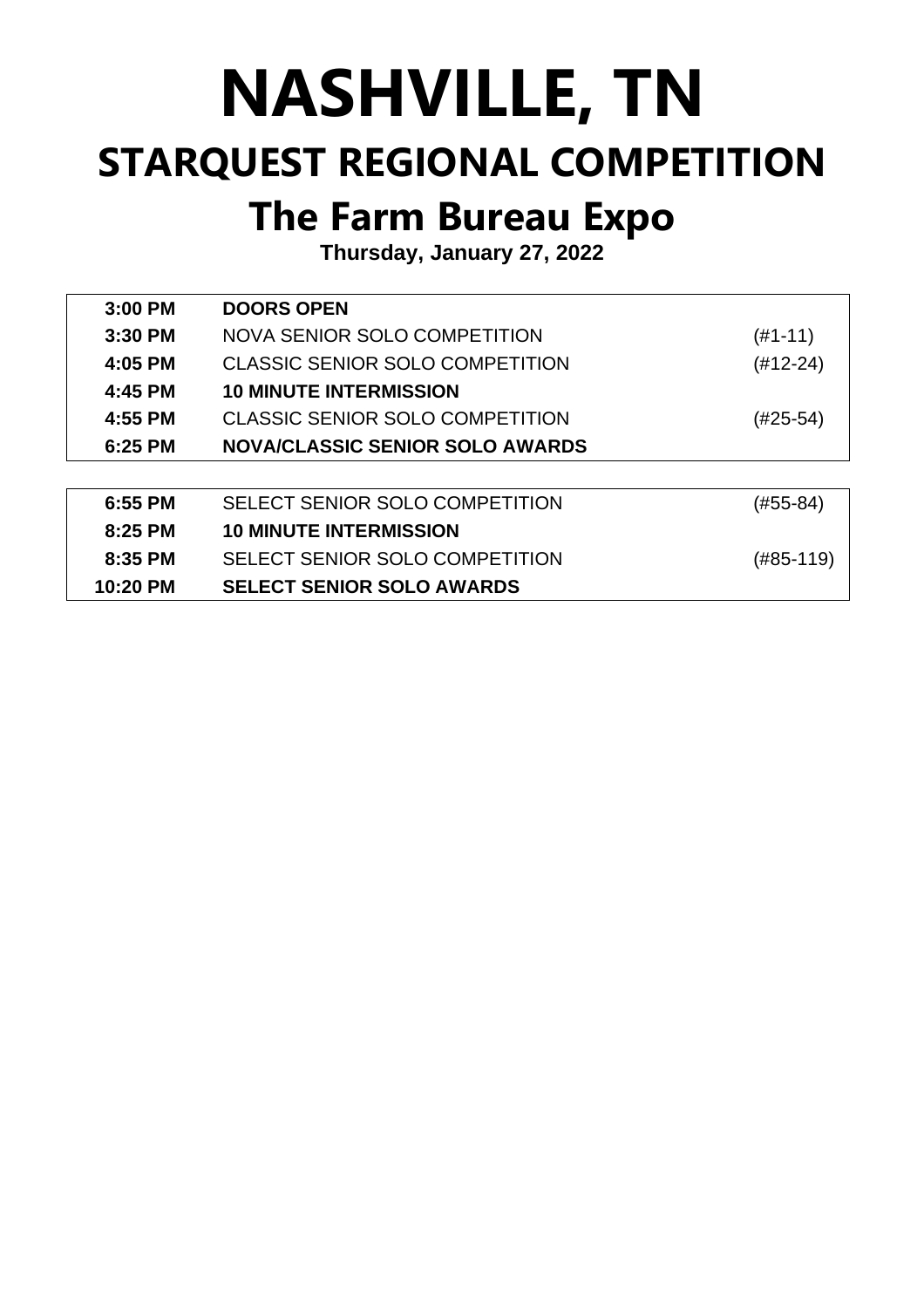#### **The Farm Bureau Expo**

**Friday, January 28, 2022**

| 2:30 PM  | <b>DOORS OPEN</b>                    |                |
|----------|--------------------------------------|----------------|
| 3:00 PM  | <b>NOVA TEEN SOLO COMPETITION</b>    | (#120-143)     |
| 4:15 PM  | <b>CLASSIC TEEN SOLO COMPETITION</b> | $(H144-151)$   |
| 4:40 PM  | <b>10 MINUTE INTERMISSION</b>        |                |
| 4:50 PM  | <b>CLASSIC TEEN SOLO COMPETITION</b> | (#152-180)     |
| 6:20 PM  | <b>NOVA/CLASSIC TEEN SOLO AWARDS</b> |                |
|          |                                      |                |
| 6:50 PM  | SELECT TEEN SOLO COMPETITION         | $(#181 - 217)$ |
| 8:45 PM  | <b>10 MINUTE INTERMISSION</b>        |                |
| 8:55 PM  | SELECT TEEN SOLO COMPETITION         | (#218-245)     |
| 10:20 PM | <b>SELECT TEEN SOLO AWARDS</b>       |                |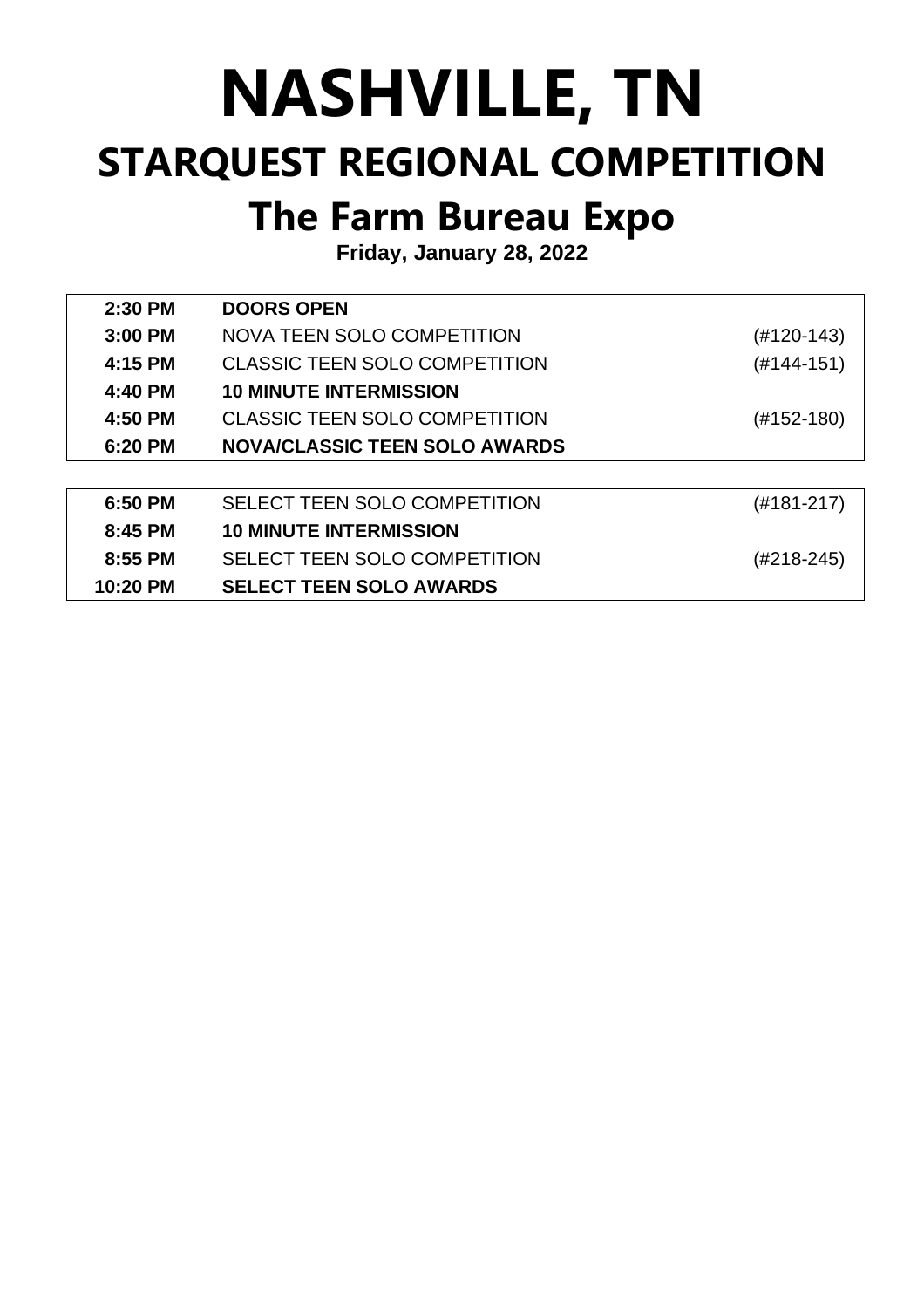#### **The Farm Bureau Expo**

**Saturday, January 29, 2022**

| 7:00 AM   | <b>DOORS OPEN</b>                                                               |              |
|-----------|---------------------------------------------------------------------------------|--------------|
| 7:30 AM   | NOVA JUNIOR SOLO COMPETITION                                                    | (#246-271)   |
| $8:50$ AM | CLASSIC JUNIOR SOLO COMPETITION                                                 | $(H272-285)$ |
| $9:35$ AM | <b>10 MINUTE INTERMISSION</b>                                                   |              |
| $9:45$ AM | CLASSIC JUNIOR SOLO COMPETITION                                                 | $(#286-291)$ |
| 10:05 AM  | SELECT JUNIOR SOLO COMPETITION                                                  | $(H292-324)$ |
| 11:45 AM  | <b>JUNIOR SOLO AWARDS</b>                                                       |              |
|           |                                                                                 |              |
| 12:20 AM  | MINI/PETITE/JUNIOR SMALL GROUP & PETITE LARGE<br><b>GROUP COMPETITION</b>       | $(#325-350)$ |
| $1:50$ PM | <b>10 MINUTE INTERMISSION</b>                                                   |              |
| $2:00$ PM | MINI/PETITE/JUNIOR SMALL GROUP & PETITE LARGE<br><b>GROUP COMPETITION</b>       | $(#351-377)$ |
| $3:35$ PM | <b>MINI/PETITE/JUNIOR SMALL GROUP &amp; PETITE</b><br><b>LARGE GROUP AWARDS</b> |              |

| 4:10 PM   | TEEN LARGE GROUP & TEEN LINE COMPETITION       | $(#378-400)$ |
|-----------|------------------------------------------------|--------------|
| 5:50 PM   | <b>10 MINUTE INTERMISSION</b>                  |              |
| $6:00$ PM | TEEN LARGE GROUP & TEEN LINE COMPETITION       | (#401-424)   |
| 7:45 PM   | <b>TEEN LARGE GROUP &amp; TEEN LINE AWARDS</b> |              |
|           |                                                |              |

| 8:20 PM  | TEEN DUET/TRIO COMPETITION   | (#425-457 |
|----------|------------------------------|-----------|
| 10:00 PM | <b>TEEN DUET/TRIO AWARDS</b> |           |